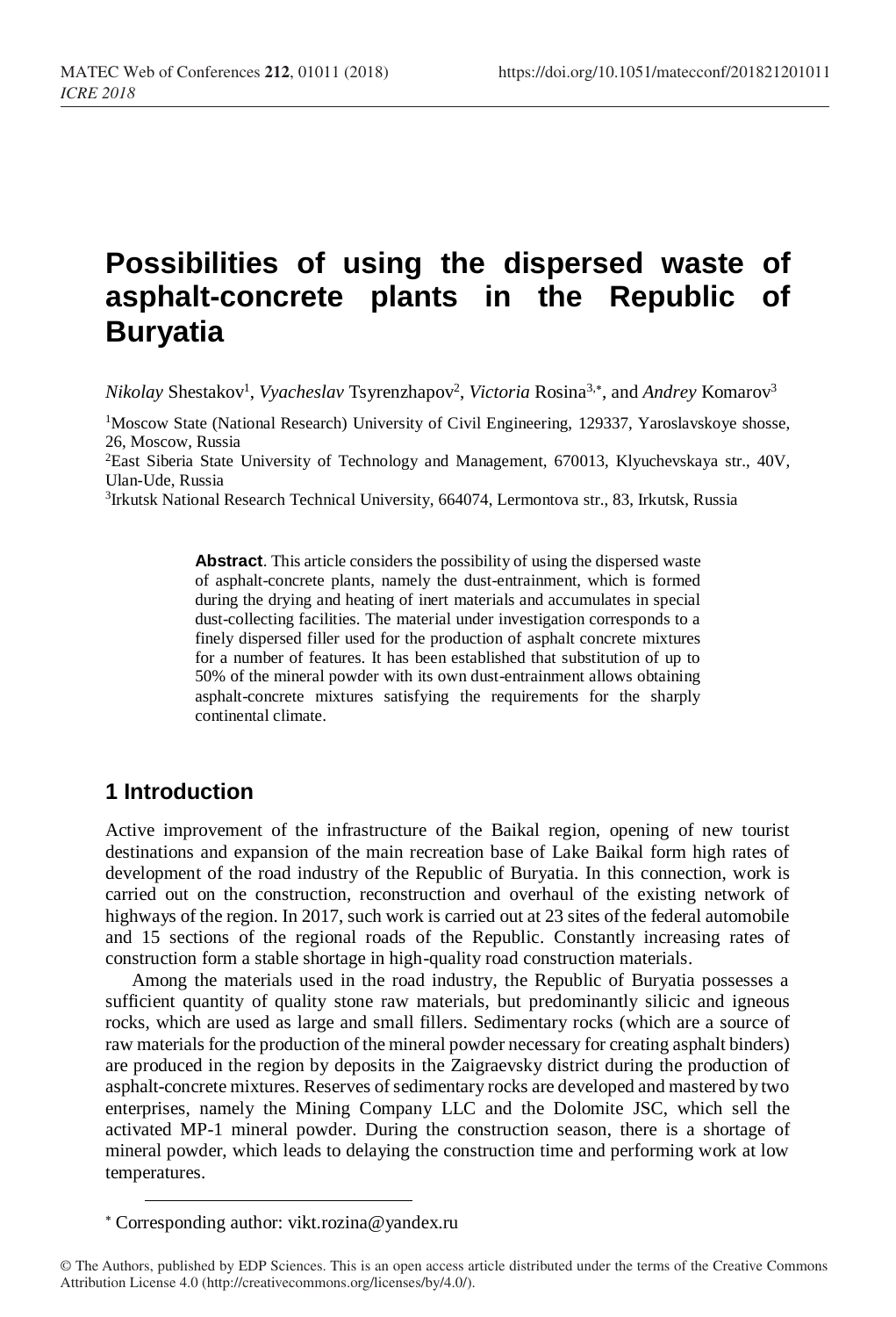It is known that 60 to 100 tons of mineral powder are applied to the device for covering 1 km of highways using dense asphalt concrete, depending on the category of the highway, as well as the composition of asphalt and its brand. Meanwhile, in the production of asphaltconcrete mixtures, fine-dispersed wastes are formed and taken away, dust of entrainment. Dust is formed by the operation of the drying drum (at the inlet) and sieves on the mixer (screen) of the hot material elevator [1-3].

### **2 Materials and methods**

To determine main properties and establish the possibility of replacing partially or completely the mineral powder with the dust, samples were taken from the cyclone of the asphaltconcrete plant TSC LLC in Ulan-Ude. During the construction season of 2016, the plant produced an asphalt-concrete mixture on granite materials.

Among all the fine waste generated during the operation of an asphalt concrete plant, the most dangerous for workers' health is the free silica (SiO2). According to [4-12], when working with granitic rocks, the greatest amount of dust containing SiO2 is released, which is the most dangerous for workers' organisms (Table 1).

| No. | Name of rock | Amount of $SiO2$ , % |  |  |
|-----|--------------|----------------------|--|--|
|     | Granites     | $25 - 65$            |  |  |
|     | Quartzites   | 52-57                |  |  |
|     | Sandstones   | $35 - 55$            |  |  |
|     | Limestones   | $3 - 37$             |  |  |

Table 1. The amount of free silica in the dust, depending on the type of processed rock.

The chemical composition of the dust was carried out in the Center for Collective Use PROGRESS (East-Siberian State University of Technology and Management) on the scanning electron microscope JSM-6510LV JEOL with the INCA microanalysis system. The data are presented in Table 2.

| Range | Content of<br>elements, % | Range | Content of<br>elements,% |
|-------|---------------------------|-------|--------------------------|
|       | 51,39                     | Na    | 2,18                     |
| Si    | 25,56                     | Ca    | 2,08                     |
| Fe    | 5,53                      | Mg    | 1,07                     |
| Al    | 7,89                      | Ti    | 0,42                     |
|       | 3,50                      | Mn    | 0,38                     |

**Table 2.** Elemental composition of dust-entrainment.

#### **3 Results and discussion**

According to the results of the given chemical composition, it is established that the predominant compound in the dust is silicon oxide. The processing of such components inside the plant, without removal and disposal of the material is most effective [13-15]. A rational way to solve this problem is to use the dust to prepare asphalt, with the possibility of full or partial replacement of the mineral powder.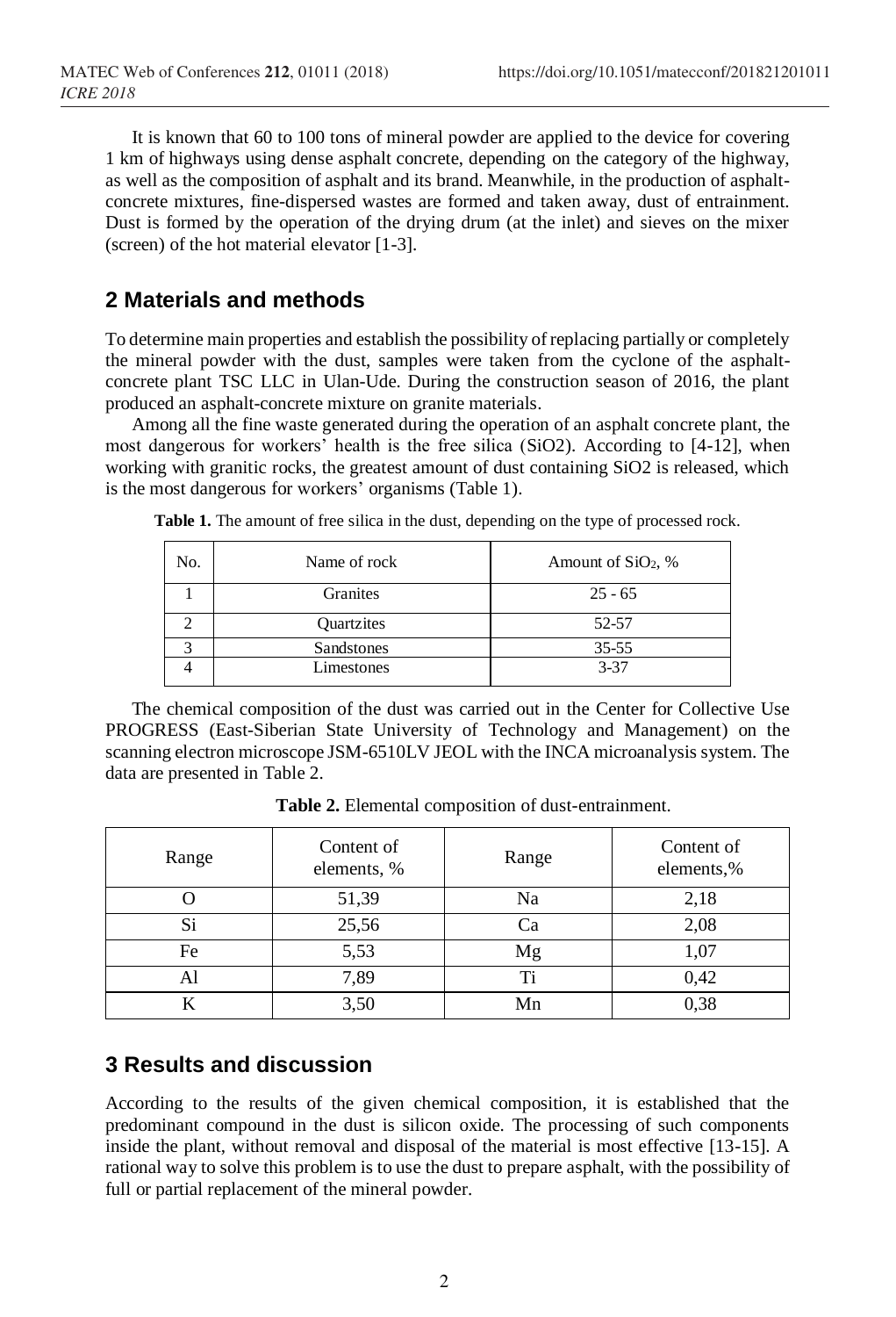To study this possibility, the main properties of the dust of entrainment of a relatively traditional mineral powder MP-1, used in the Republic of Buryatia - ground dolomite (Table 3).

| No.            | Indicator name                                         | Unit.<br>amend.        | Mineral powder MP-1   | Dust                 |
|----------------|--------------------------------------------------------|------------------------|-----------------------|----------------------|
| -              | Grain composition<br>Smaller 1.25 mm<br>0.315<br>0.071 | $%$ by<br>weight       | 100<br>99.83<br>81.47 | 100<br>94.03<br>33.4 |
| 2              | Average density                                        | g/cm <sup>3</sup>      | 2.08                  | 1.83                 |
| 3              | True density                                           | $g/cm^3$               | 2,98                  | 2.34                 |
| $\overline{4}$ | Porosity                                               | $\%$                   | 30.1                  | 21.8                 |
| 5              | Specific surface area                                  | $\text{cm}^2/\text{g}$ | 1438.1                | 928.8                |
| 6              | Bituminous capacity                                    | $\%$                   | 69.8                  | 32.4                 |

**Table 3.** Comparative characteristics of the MP-1mineral powder and the ABZ dustentrapment.

As a result of the study on the finely dispersed fillers, it was revealed that the dust of entrainment is represented by larger grains, the main dimension (more than 60%) lies in the range of 0.315-0.071 mm. The porosity and specific surface of the dust are also inferior to the ground dolomite, which indicates a closed surface structure. According to the granulometric composition, the dust of entrainment does not meet the requirements of the state standard "GOST R 52129-2003"; therefore, the possibility of complete replacement of the mineral powder becomes impossible.

The results of determining the bitumen capacity correspond to well-known data on correlations of grain composition and bituminous capacity of mineral powders. It is known that particles with a bitumen content of less than 0.071 mm have the greatest bitumen capacity, and as the size of fractions increases, the bitumen capacity decreases according to the parabolic law.

According to the above photographs of the material surface (Figure 1), it is clear that the structure of the fillers under consideration differs significantly. The researched dust has a loose-grained microstructure, whereas ground dolomite is represented by acute-angled elements.



Dust, 100x magnification Dolomite, 400x magnification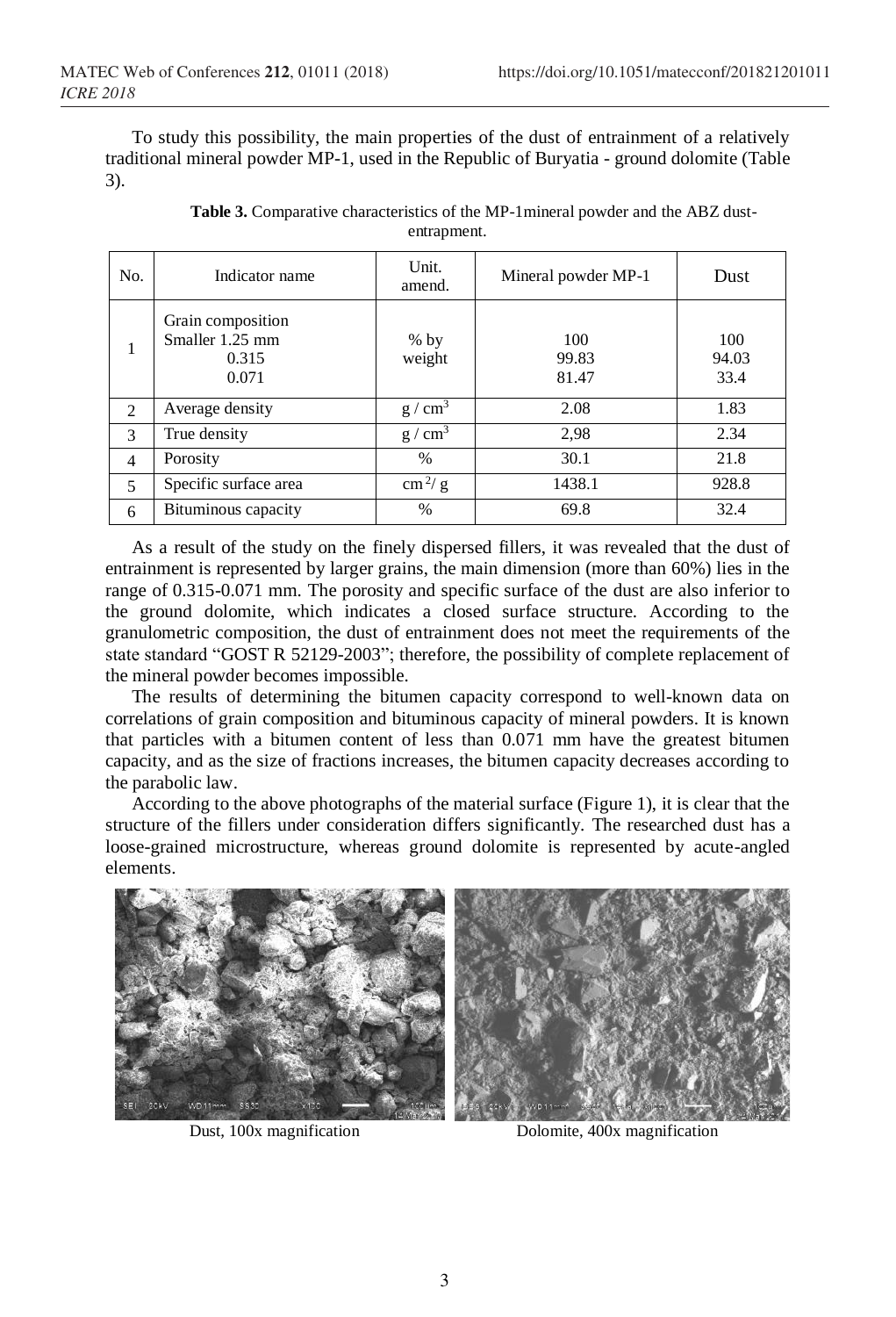

Dust, 400x magnification Dolomite, 400x magnification

**Fig.1.** Microstructure of the researched dust and the mineral powder MP-1 (ground dolomite).

The effect of the researched dust on the properties of asphalt concrete, depending on the quantitative ratio "dust / MP-1 mineral powder" was determined on dense fine-grained asphalt concrete of the "b" type (II mark) (Table 4).

| Composition<br>number | Content of components       |      | Average<br>density, $g /$<br>$\text{cm}^3$ | Water<br>saturation,<br>$\%$ | Swelling,<br>% | Compressive<br>strength,<br>MPa |
|-----------------------|-----------------------------|------|--------------------------------------------|------------------------------|----------------|---------------------------------|
|                       | Mineral<br>powder<br>$MP-1$ | Dust |                                            |                              |                |                                 |
|                       | 100                         | 0    | 2,32                                       | 4,93                         | 0,20           | 4,12                            |
| $\overline{c}$        | 75                          | 25   | 2,32                                       | 3,45                         | 0,21           | 4,75                            |
| 3                     | 50                          | 50   | 2,31                                       | 3,55                         | 0,46           | 3,73                            |
|                       | 25                          | 78   | 2,29                                       | 4,69                         | 0,36           | 3,51                            |
|                       | 0                           | 100  | 2,22                                       | 11,06                        | 0.99           | 1,60                            |

**Table 4.** Basic properties of asphaltic concrete with replacement of mineral powder with dust.

A necessary condition for the favorable course of the process of structure formation is created, first of all, by full wetting of the mineral material with bitumen. If the wetting at the boundary of the phases of the mineral powder/bitumen is low, this will primarily affect the hydrophysical properties of the asphalt and, as a consequence, its durability. It is known that oxidized bitumens have weak adhesion forces with acid rocks, which includes the dust under consideration. When replacing more than 50% of the mineral powder with such dust, the water saturation index goes beyond "GOST 9128-2013", which is most likely due to the nature of the material.

The graph of the dependence of the compressive strength at 20 $\degree$  C on the amount of dust (Fig. 2) is practically linear and tends to a minimum with increasing amount of dust, which also indicates a decrease in the quality of asphalt concrete when replacing the mineral powder with the dust. However, it should be noted that non-compliance with the requirements of GOST 9128-2013 is observed only when replacing 75% of mineral powder and more. If the share is cut, the asphalt concrete can withstand the requirements imposed on the upper layers of asphalt concrete pavements.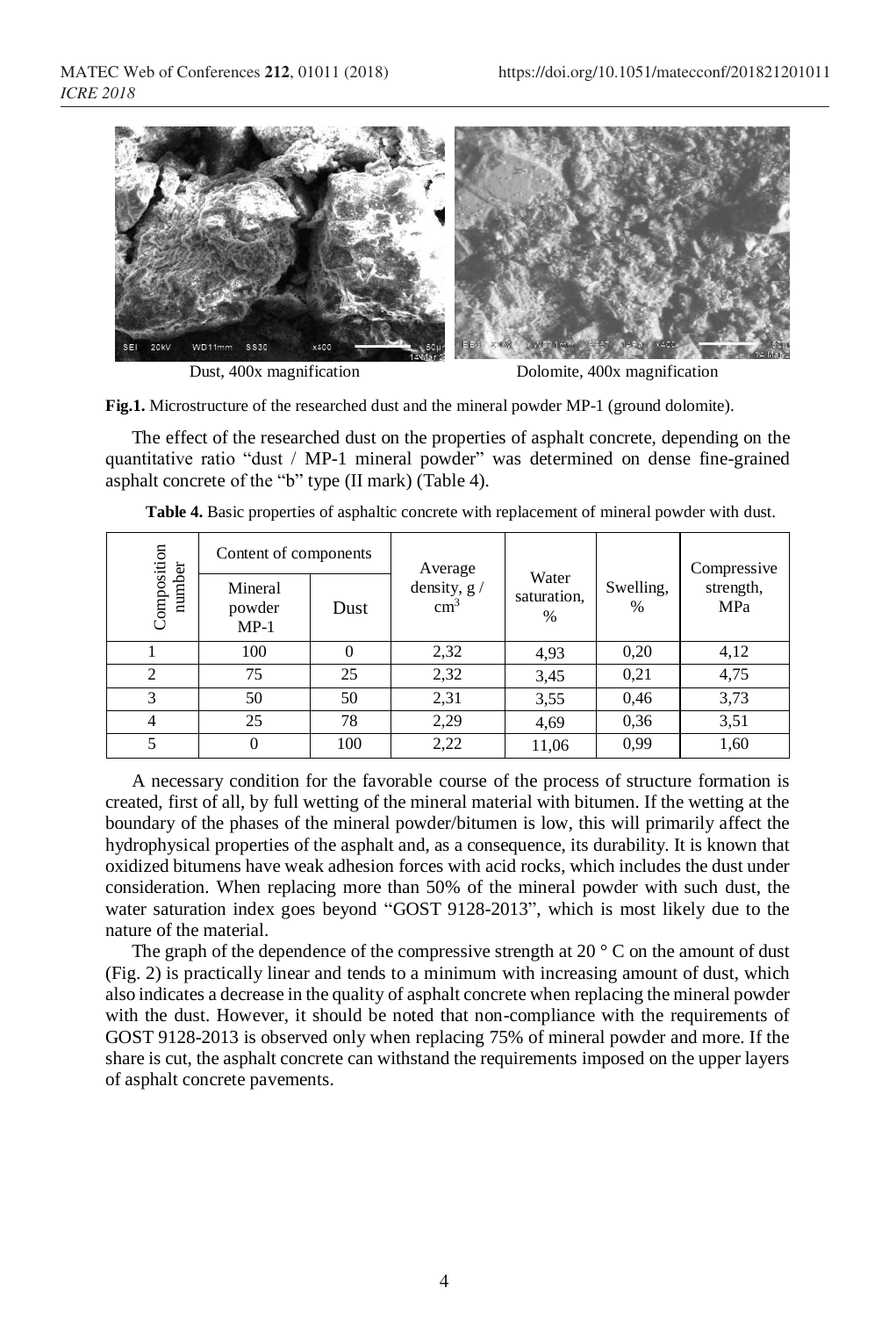

**Fig. 2.** Change in the strength of asphalt concrete with the increasing amount of dust.

## **4 Conclusion**

As a result of the conducted research, it is established that s it is possible to replace up to 50% of the mineral powder with own ABZ dust without significantly reducing the quality of the resulting asphalt-concrete mixtures. This transition will save up to 250 rubles per ton of the asphalt-concrete mixture produced and will further reduce the impact of ABZ on the ecological state of the environment.

#### **References**

- 1. G. E. Saspugaeva, V. S. Kirichenko, Successes of Modern Natural Science, **1-3**, 450- 453 (2015)
- 2. P. A. Kouzov, Fundamentals of the analysis of the disperse composition of industrial dusts and crushed materials (Chemistry, 1987)
- 3. Boris L. Muschenko, Scientific Bulletin of the Voronezh State University of Architecture and Civil Engineering, **2**, 206-211 (2009)
- 4. I. I. Leonovich, N. V. Pozhin, Science and Technology, **4 (**2010)
- 5. E. V. Omelchenko, Head of Department, **4-2** (2012)
- 6. S. I. Dubina, Transport of the Russian Federation. Journal of Science, Practice, Economics, **3(3) (**2006)
- 7. R. A. Musin, Innovation Science, **8-1** (2016)
- 8. V. P. Yartsev, M. V. Dolzhenkova, N. V. Petrova, Bulletin of TSTU, **4** (2014)
- 9. V. A. Umnov, GIAB, **5** (1995)
- 10. N. V. Marhel, L. L. Maslennikova, N. A. Babak, Izvestiya of the Petersburg University of Communications, **2 (35)** (2013)
- 11. K. G. Pugin, V. S. Yushkov, Herald of the Moscow State University, **6** (2014)
- 12. T. A. Kulagin, O. Kayutin, KrasGAU Herald, **2 (**https://cyberleninka.ru/ article/n/tipichnye-problemy-szhiganiya-zhidkih-topliv-v-topkah-malogo-obema-naprimere-raboty-abz, 2007)